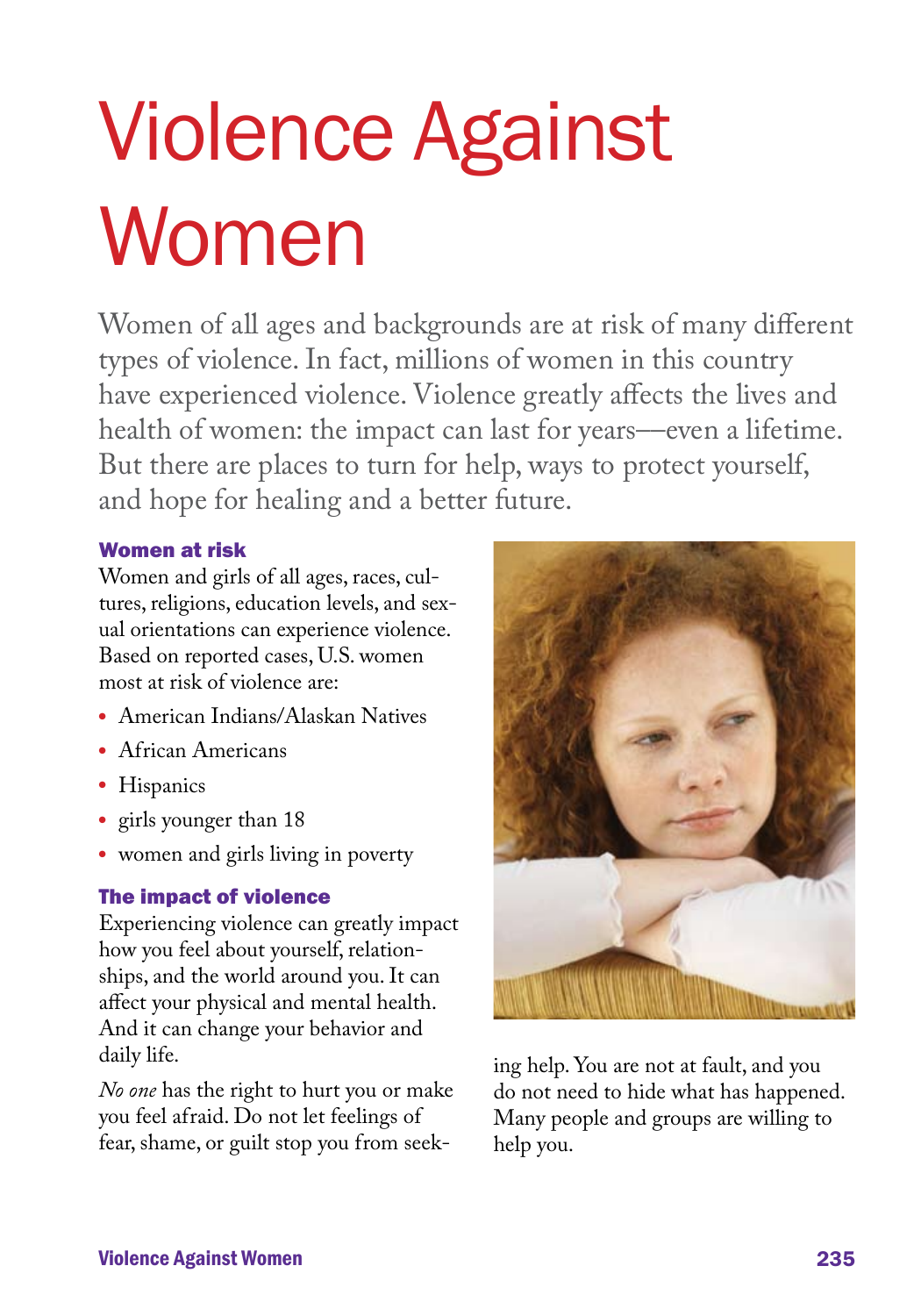# Forms of Violence

Many terms are used to describe vio-<br>
• Homicide, femicide

- Intimate partner violence and a dating violence
- Domestic violence Indecent exposure
- Spouse or partner abuse Voyeurism
- Wife beating **•** Stalking
- Rape, marital rape, date rape Harassment
- 
- Sexual abuse, sexual violence, sexual Genital mutilation assault • Exploitation • Exploitation
- 
- 
- 
- lence against women: • Dating violence, dating abuse, teen
	-
	-
	-
	-
- Family violence **Family violence Human** trafficking
	-
	-
- Molestation Forced prostitution
- Beating, battering entitled by the set of the Forced pornography

| <b>Effects of Violence on Women</b> |                                                                                                                          |  |
|-------------------------------------|--------------------------------------------------------------------------------------------------------------------------|--|
| <b>Mental health</b>                | Women hurt by violence may have:                                                                                         |  |
|                                     | Depression<br>٠                                                                                                          |  |
|                                     | Low self-esteem, loss of confidence<br>٠                                                                                 |  |
|                                     | Posttraumatic stress disorder (PTSD)<br>٠                                                                                |  |
|                                     | Guilt or shame<br>٠                                                                                                      |  |
|                                     | • Shock and disbelief                                                                                                    |  |
|                                     | • Anxiety and panic attacks                                                                                              |  |
|                                     | • Emotional numbness                                                                                                     |  |
|                                     | • Anger                                                                                                                  |  |
|                                     | • Self-hate or self-blame                                                                                                |  |
|                                     | General sense of fear<br>٠                                                                                               |  |
|                                     | Fear of men, being alone, going out in public, intimacy, or anything that may trig-<br>٠<br>ger memories of the violence |  |
|                                     | • Suicidal thoughts                                                                                                      |  |
|                                     | • Sense of being worthless or without hope                                                                               |  |
|                                     |                                                                                                                          |  |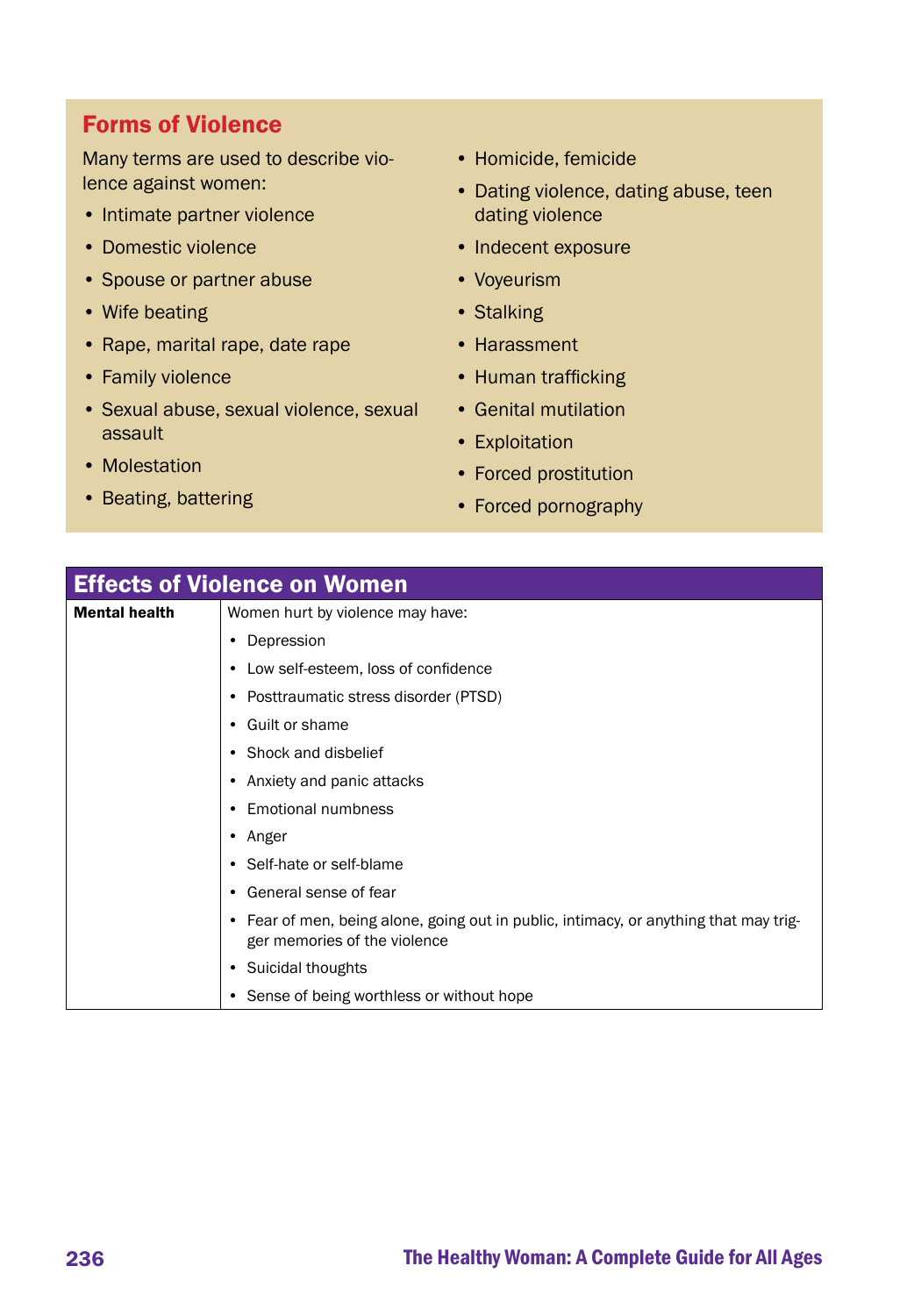| <b>Effects of Violence on Women</b> |                                                                                                                                                           |  |
|-------------------------------------|-----------------------------------------------------------------------------------------------------------------------------------------------------------|--|
| <b>Behavior</b>                     | Common actions after experiencing violence are:                                                                                                           |  |
|                                     | • Thoughts or acts of suicide or self-injury                                                                                                              |  |
|                                     | Risky sexual behaviors, such as unprotected sex                                                                                                           |  |
|                                     | Alcohol or drug abuse                                                                                                                                     |  |
|                                     | • Eating disorders                                                                                                                                        |  |
|                                     | • Avoiding doctor visits or making unnecessary doctor visits                                                                                              |  |
| <b>Physical health</b>              | Common physical injuries and health problems from violence include:                                                                                       |  |
|                                     | • Increased risk of sexually transmitted infections (STIs) and HIV, which can lead to<br>pelvic inflammatory disease and a higher risk of cervical cancer |  |
|                                     | Unwanted pregnancies, or rapid, repeat pregnancies                                                                                                        |  |
|                                     | Miscarriages and other reproductive problems                                                                                                              |  |
|                                     | Vaginal bleeding or pelvic pain                                                                                                                           |  |
|                                     | Injuries such as bruises, cuts, broken bones, or internal damage                                                                                          |  |
|                                     | Back or neck pain                                                                                                                                         |  |
|                                     | Chronic pain syndrome                                                                                                                                     |  |
|                                     | • Trouble sleeping and nightmares                                                                                                                         |  |
|                                     | High blood pressure or chest pain                                                                                                                         |  |
|                                     | Arthritis                                                                                                                                                 |  |
|                                     | High stress and lowered immune system                                                                                                                     |  |
|                                     | Central nervous system problems, such as headaches, seizures, or nerve damage                                                                             |  |
|                                     | Respiratory problems, such as asthma and shortness of breath                                                                                              |  |
|                                     | Digestive problems, such as stomach ulcers and nausea                                                                                                     |  |
| <b>Economic</b>                     | Common financial struggles due to violence are:                                                                                                           |  |
|                                     | Loss of income from missed work or a partner who withholds money                                                                                          |  |
|                                     | <b>Medical bills</b>                                                                                                                                      |  |
|                                     | Legal fees                                                                                                                                                |  |
|                                     | Rent or moving costs of new housing                                                                                                                       |  |
|                                     | • Extra child care and protection costs                                                                                                                   |  |
| <b>Social</b>                       | Common social issues due to violence include:                                                                                                             |  |
|                                     | • Stigma and discrimination                                                                                                                               |  |
|                                     | Trouble getting medical, social, and legal services                                                                                                       |  |
|                                     | Strained relationships with friends and family                                                                                                            |  |
|                                     | • Social isolation (from family, friends, and others who could help)                                                                                      |  |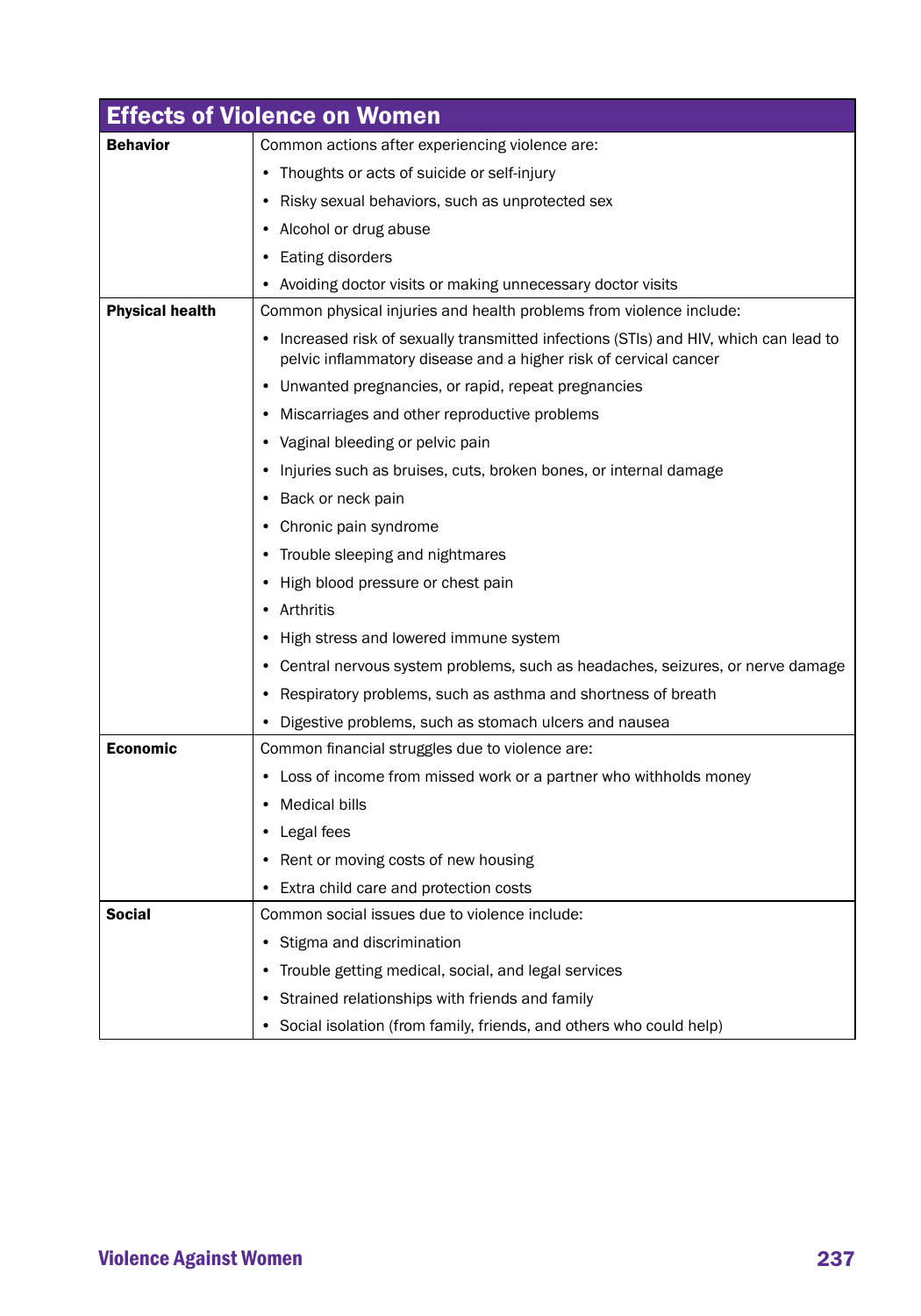

# Impact on children

Violence against women can also impact children. About 50 percent of men who assault their wives also physically abuse their children. Also, women who are abused are more likely to abuse their children. And children can be injured during violence between their parents.

Studies show children who witness or experience violence at home may have long-term physical, emotional, and social problems. They are also more likely to experience or commit violence in the future. Protect your children by getting help for yourself.

# Common forms of violence

Although women often fear being attacked or hurt by a stranger, they are at greatest risk of violence from people they know:

- About 25 to 30 percent of women are physically or sexually abused by a romantic partner.
- One in 6 women reports being raped or sexually assaulted in her lifetime. And nearly 70 percent are attacked

by someone they know. (Research has shown that most women do not report their rapes to police, so the actual number of women raped may be much higher.)

• Around 1 million women are stalked each year, most often by someone they know, such as an ex-husband, exboyfriend, or peer.

This chapter focuses on three types of common violence against women:

- intimate partner violence
- sexual violence
- stalking

### Intimate partner violence (IPV)

IPV can be a one-time event or a pattern of physical, sexual, or psychological harm by a current or former partner or spouse. It happens in both heterosexual and same-sex couples. And it can happen in nonsexual relationships. Teen dating violence has many of the same risk factors, warning signs, and effects as IPV.

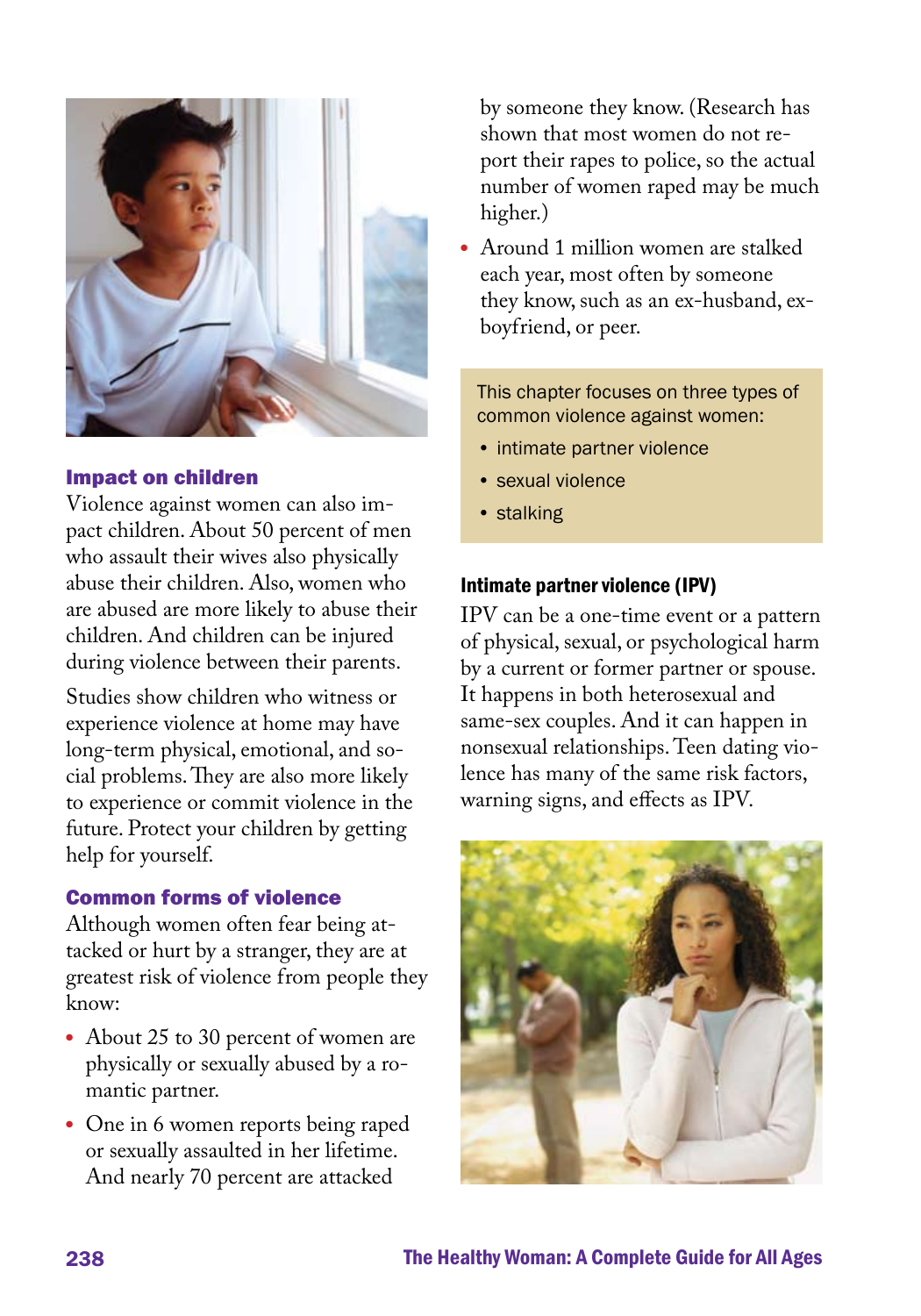| <b>Forms of IPV</b>                 |                                                                                              |  |  |
|-------------------------------------|----------------------------------------------------------------------------------------------|--|--|
| <b>Physical violence or threats</b> | Your partner may:                                                                            |  |  |
|                                     | • Hurt or threaten you, possibly with a weapon                                               |  |  |
|                                     | Become violent after alcohol or drug use                                                     |  |  |
|                                     | Destroy your things                                                                          |  |  |
| Sexual abuse or threats             | Your partner may:                                                                            |  |  |
|                                     | • Force you to have sex or be sexual in other ways                                           |  |  |
|                                     | • Threaten to rape or hurt you sexually                                                      |  |  |
| Psychological/emotional abuse       | IPV often starts with emotional abuse, then leads to physical violence.<br>Your partner may: |  |  |
|                                     | Control who you spend time with, where you go, and what you do                               |  |  |
|                                     | • Trace your phone calls                                                                     |  |  |
|                                     | Insult you and get angry about small things                                                  |  |  |
|                                     | • Accuse you of cheating                                                                     |  |  |
|                                     | Make fun of you                                                                              |  |  |
|                                     | • Control how you spend your money or refuse to give you money                               |  |  |
|                                     | • Act jealous when you spend time with friends                                               |  |  |
|                                     | Blame you for his or her violence                                                            |  |  |
|                                     | • Use your children to manipulate you                                                        |  |  |
|                                     | • Follow you when you go out                                                                 |  |  |
|                                     | Try to make you afraid                                                                       |  |  |

IPV is never okay, even if it only happens once in a while. It can be hard to admit you are in an abusive relationship or find a way out. But if your partner is hurting you, it is time to get help.

Many abused women stay with their partner out of fear or because they do not see a way out. Others stay because they love their partner and believe he or she will change. But the longer the abuse goes on, the more damage it can cause. Whether you decide to leave your partner or stay, make a safety plan in case IPV happens again. (See page 241 for "Planning Ahead.")

If you leave, plan ahead for legal, medical, and emotional support, because IPV can escalate even after leaving a partner.

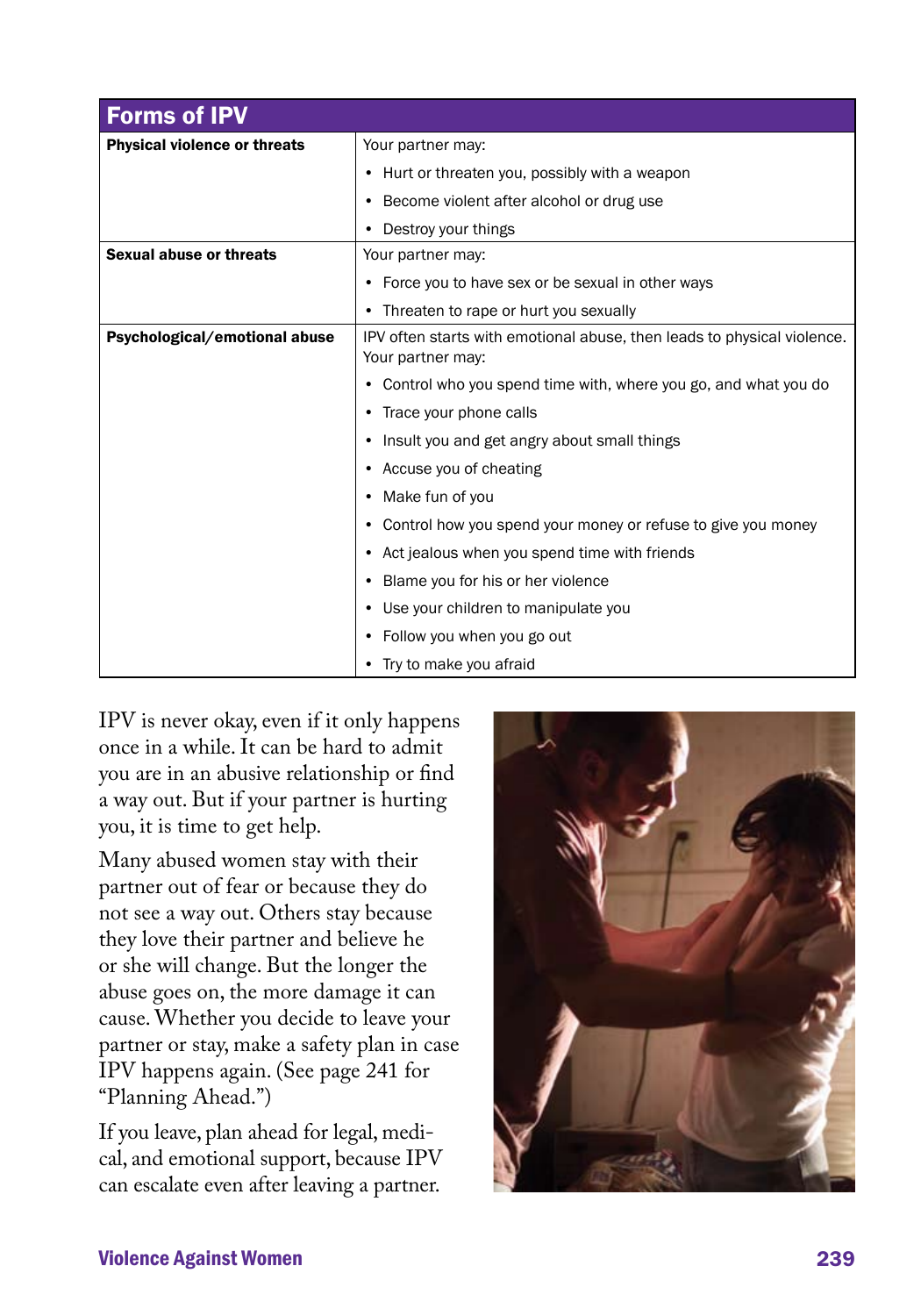You may even need help from police and women's shelters. They can help you find ways to protect yourself and your children.

- If you are in immediate danger, call 911.
- For 24-hour help and support, call the National Domestic Violence Hotline toll-free number listed in the resource section on page 249.

# Preventing IPV

Help prevent IPV in your own life by seeking and building healthy relationships. Below are some signs of healthy and unhealthy relationships.

# IPV and Pregnancy

IPV can affect the health of the mother and unborn baby. Abuse from a partner may begin, or increase, during pregnancy and can lead to:

- low-birth-weight babies and other health risks
- death of unborn and newborn babies
- homicide, which is the second leading cause of traumatic death for pregnant women and mothers with newborns

| Signs of a healthy relationship                            | Signs of an unhealthy relationship               |
|------------------------------------------------------------|--------------------------------------------------|
| • Respect for each other                                   | <b>Disrespect</b><br>٠                           |
| Honesty<br>$\bullet$                                       | Blaming and lying                                |
| • Trust and support                                        | Mistrust and jealousy                            |
| • Able to compromise                                       | Put-downs, insults, name calling                 |
| • Shared decision making                                   | One partner controls decision making             |
| • You are able to be yourself                              | "Need" to be with partner; cannot be without the |
| Time spent together and apart                              | other                                            |
| Good communication                                         | • Fear of partner's temper or actions            |
| Peaceful solutions to conflict                             | Partner pressures or forces other to be sexual   |
| Anger control<br>٠                                         | Fights get out of control                        |
| • Self-confidence and happiness                            | Feeling worthless or bad about yourself          |
| Feeling safe with partner, even when he or she is<br>upset | Feeling unsafe with your partner                 |

# Early warning signs of IPV

If your partner displays one or more of the early signs below, get help early to prevent future IPV. If you start dating someone who displays warning signs, think twice about getting involved.

Does your partner or person you date:

- Get jealous when you spend time with other people?
- Act possessive?
- Have low self-esteem?
- Act aggressive?
- Create conflict, use put-downs, or argue a lot?
- Mistreat animals?
- Abuse drugs or alcohol?
- Have poor relationships with others?
- React badly to stress?
- Have extreme emotional highs and lows?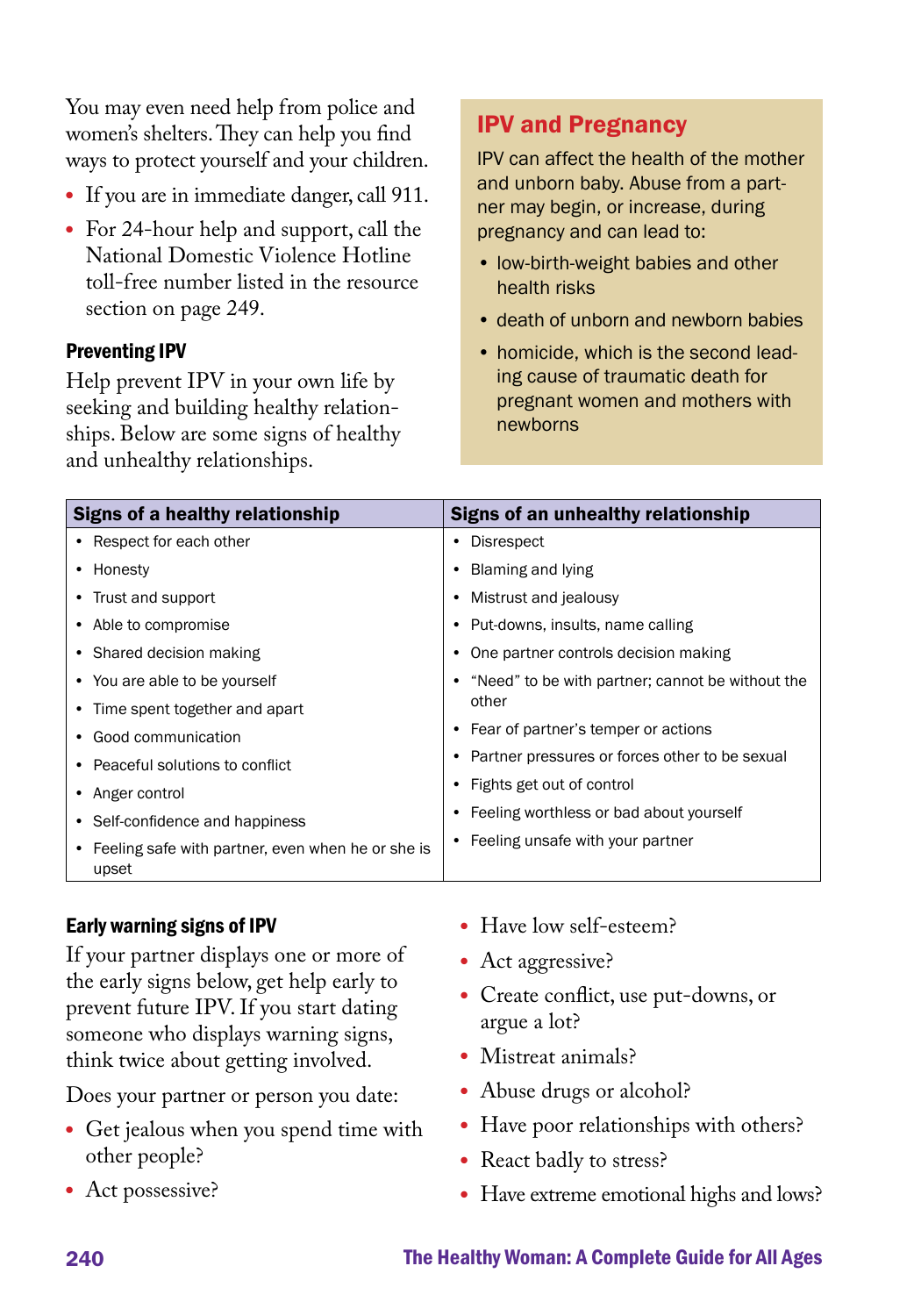- Have a quick temper and lots of anger?
- Punch walls or throw things when angry?
- Need to be in control of the relationship?
- Have a history of bad relationships?

# Highest risks of IPV

You cannot always predict whether your partner will become violent. But studies show some traits increase the risk of someone becoming violent with their partner. These traits include:

- abusing drugs or alcohol
- thinking violence in a relationship is all right
- strict beliefs about traditional gender roles
- having a lot of anger or hostility
- a history of partner abuse
- depression
- career or life stress, such as not having a job
- having been a victim of, or exposed to, violence as a child

# Planning Ahead

If you are being abused, create a safety plan. Contact the National Domestic Violence Hotline for help.

A few ways to prepare are to:

- Plan all possible escape routes from your home.
- 
- Know your partner's "red flags"; leave the house if you sense your partner will become violent.
- Avoid fights in rooms without access to a door or where weapons are kept.
- Find a safe place to go if you are in danger—family, friends, a shelter.
- Get a court protective order.
- Memorize emergency numbers.
- Have money available—cash kept with a friend, a separate savings account, a credit card.
- Teach your children not to get in the middle of a fight between you and your partner.
- Have a cell phone or calling card handy; do not use your home phone or cell phone to call for help if your partner can trace the numbers.
- Create a signal to use with friends and family to alert them to danger.
- Have access to important items such as extra car keys, a driver's license, social security number, checkbook, address book or a list of important numbers, health insurance card, passport, immigration papers, copies of birth certificates for you and your children, school and medical records, and children's favorite toys.
- Keep copies of important papers and items (including a change of clothes) with a trusted friend or relative.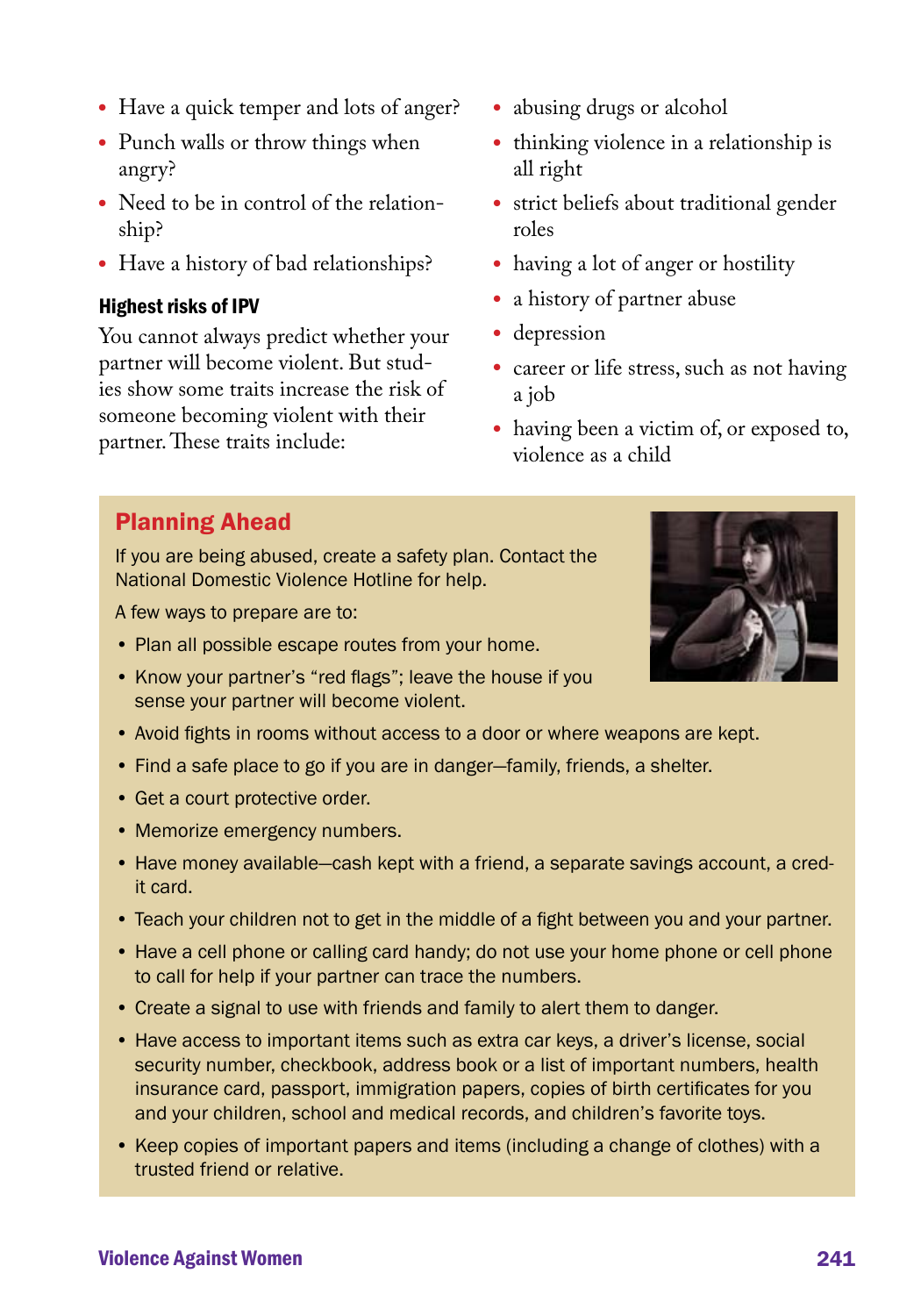Leaving an abusive partner takes courage, support, and planning. But it is possible. For your safety and the safety of

# The Cycle of Violence

IPV can follow a three-stage cycle that repeats over and over. It is called the "Cycle of Violence."



- 1. **Tension-building stage:** Tension builds over time and may include "minor" incidents such as pushing or threats. To delay movement to stage two the victim may act passive, "stay out of the way," and avoid making the partner upset.
- 2. Violent stage: Tension explodes, resulting in severe abuse.
- 3. Honeymoon stage: The abuser apologizes, promises to stop the abuse, and often is very loving for a while. The abuser may feel sorry about the abuse, promise to stop and get help, and show regret and extra kindness. The victim then feels loved and believes the violence will end. The cycle then repeats.

In time, the honeymoon stage may get shorter, and the tension-building and violent stages longer.

your children, talk about your options with an IPV counselor before you leave. If the IPV is mild or has just started, get professional help before it gets worse. If you choose to stay with your partner, the abuse may get worse over time—even if you get help. So have a safety plan ready.

You cannot change your partner by loving him or her more, by changing yourself, or by hoping he or she will change if you wait it out. Your partner needs to get help, but even that may not stop the abuse. A relationship should not leave you feeling scared, depressed, hopeless, worthless, or in danger. You deserve to be safe and treated well. If the abuse continues, help is just a phone call away.

# Sexual violence

Sexual violence is *all* completed or attempted sexual contact or behavior that happens without your clear, voluntary consent. No one has the right to make you be sexual, including your partner. Sexual violence can shatter a woman's life in an instant. And it can take years to emotionally heal from the experience.

Sexual violence includes:

- Improper and unwanted touching, kissing, fondling, and groping.
- Sexual assault, such as rape or attempted rape (vaginal, oral, or anal). This includes sex when the victim is drunk, unconscious, or unable to give willing consent. It also includes unwanted sex with a partner, spouse, or date.
- Verbal, visual, or other noncontact sexual actions that force a person to join in unwanted sexual contact or attention. This includes flashing of sexual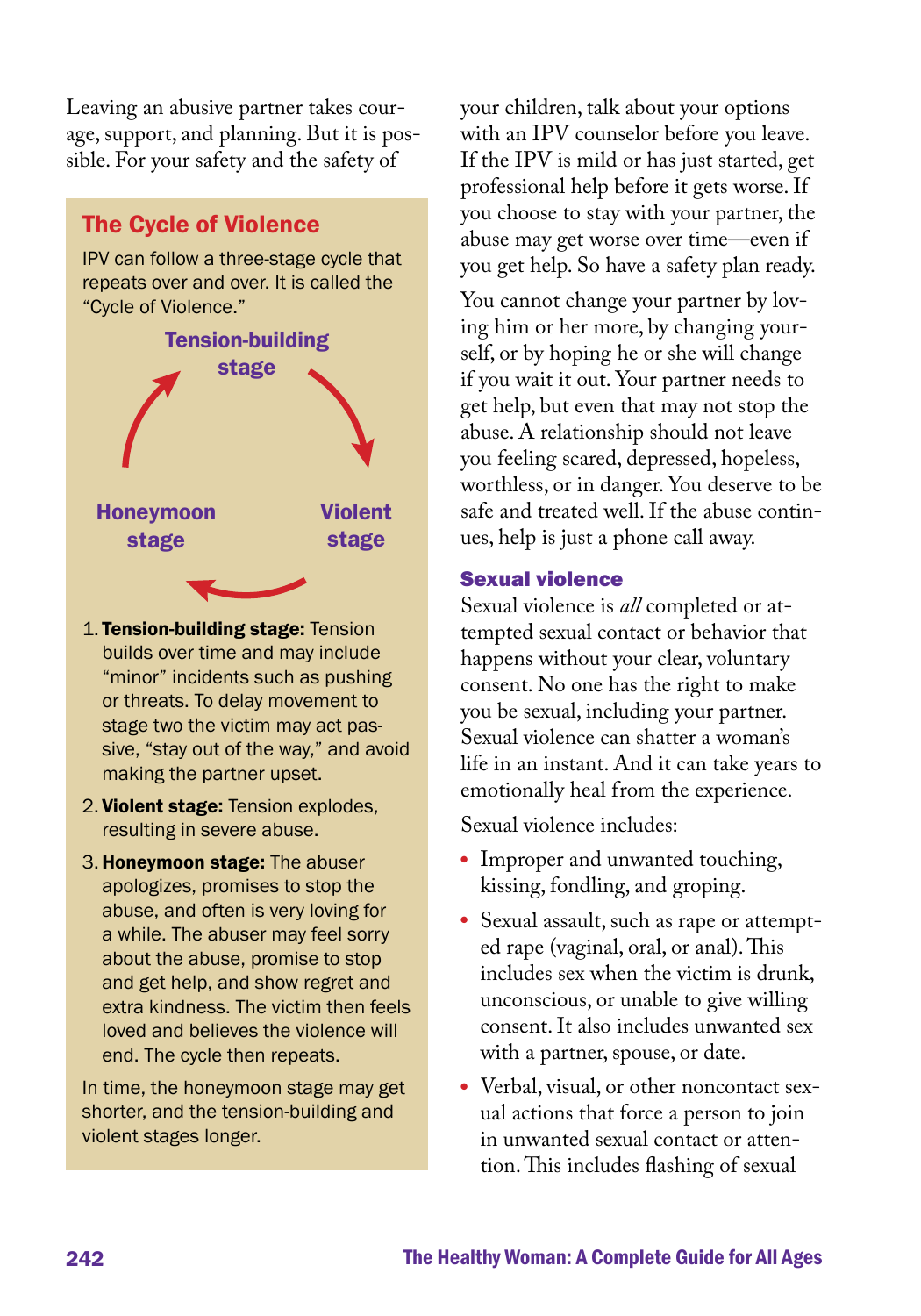# Elder Abuse

Elder abuse is doing something, or failing to do something, that causes harm or risks harm to a vulnerable older adult. Nearly 90 percent of the abusers are family members, most often adult children or spouses. Elder abuse also happens in places such as nursing homes and hospitals. Among the elderly, women ages 80 and older are at highest risk for being abused or neglected.

Elder abuse includes:

- physical, sexual, or emotional abuse
- financial abuse such as taking or misusing an elderly person's money or property, or tricking her into spending or investing money
- ignoring or abandoning an elderly person under your care

If you think an elderly person you know is being abused, please tell someone. Call your local adult protective services, long-term care ombudsman, or the police.

If you are being abused, you can:

- Tell someone you trust, such as a doctor or friend.
- Call the U.S. Administration on Aging's Eldercare Locator toll-free number listed in the resource section on page 249 to find a local agency that can help.
- Contact your state or local adult protective services (APS).

body parts, being shown pornography, and verbal or written sexual harassment.

Sexual violence can happen anywhere on a date, at a party, at work, at home, or in public. The attacker may be a stranger or someone you know, such as a partner, family member, or peer. In fact, in 8 of 10 rape cases, the victims know their rapist.

Survivors may feel shame or guilt. But you are never at fault—even if you didn't fight back or say no because of fear or shock. You are *never* to blame for someone else's violence.

If you are a survivor of sexual violence, professional help and support groups are available. Even if the abuse or assault is from childhood, it may still deeply af-

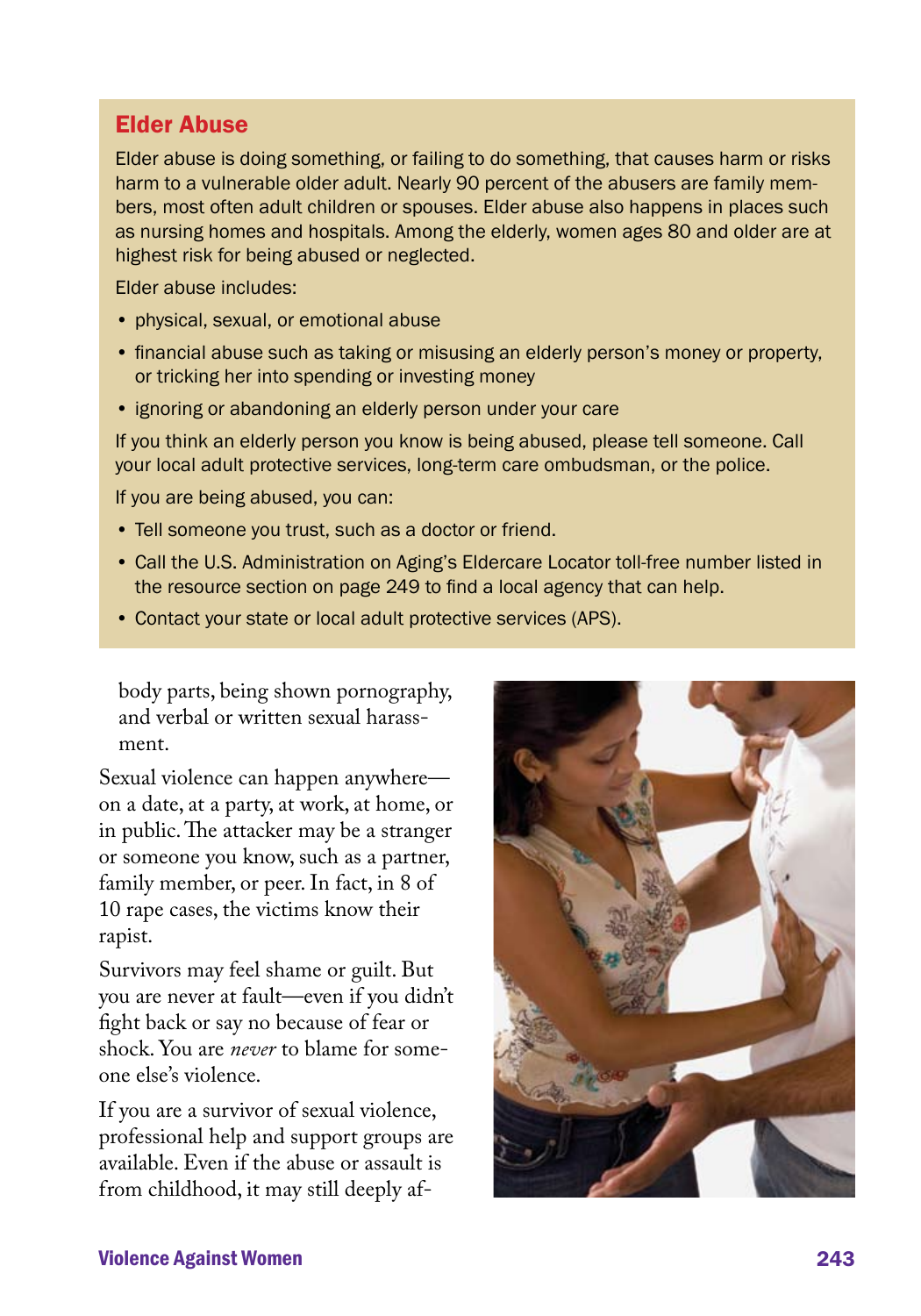fect you. You are not alone, and you do not need to hide what happened. Silence only gives the abuser more power. Help

stop sexual violence by healing yourself, speaking out, and supporting other survivors.

| <b>Sexual Violence: Risk Factors</b> |                                                                                                 |  |
|--------------------------------------|-------------------------------------------------------------------------------------------------|--|
| <b>Risk factors for experiencing</b> | • Young age—more than half of all rapes occur before age 18                                     |  |
| sexual violence                      | Drug or alcohol abuse                                                                           |  |
|                                      | Having experienced past sexual violence                                                         |  |
|                                      | Living in poverty                                                                               |  |
|                                      | Having risky sex, such as unprotected sex, sex with many partners,<br>and/or sex at a young age |  |
| <b>Risk factors for becoming</b>     | • Alcohol and drug abuse                                                                        |  |
| sexually violent                     | Fantasies about forced sex (rape)                                                               |  |
|                                      | Impulsive and antisocial behavior                                                               |  |
|                                      | Preference for impersonal sex                                                                   |  |
|                                      | Hostility toward women                                                                          |  |
|                                      | Extreme male stereotyped behaviors                                                              |  |
|                                      | Sexual and physical abuse as a child                                                            |  |
|                                      | Witnessed family violence as a child                                                            |  |

# Getting help after a sexual assault

Take steps right away if you've been assaulted:

- Get away from the attacker and find a safe place as fast as you can. Call 911 and report the crime.
- Call a friend or family member you trust. Or call a crisis center or a hotline, such as the National Sexual Assault Hotline toll-free number listed in the resource section on page 249.
- Do not wash, comb, or clean any part of your body. Do not change clothes if possible, so the hospital staff can collect evidence. Do not touch or change anything at the crime scene.
- Go to your nearest hospital emergency room right away. You need to be examined and treated for injuries.



- Ask if the hospital has a Sexual Assault Nurse Examiner (SANE) who can perform your exam and provide emotional support. She will collect evidence using a rape kit to find fibers, hairs, saliva, semen, or clothing the attacker may have left behind.
- You will be screened for sexually transmitted infections, offered counseling, or given other treatment.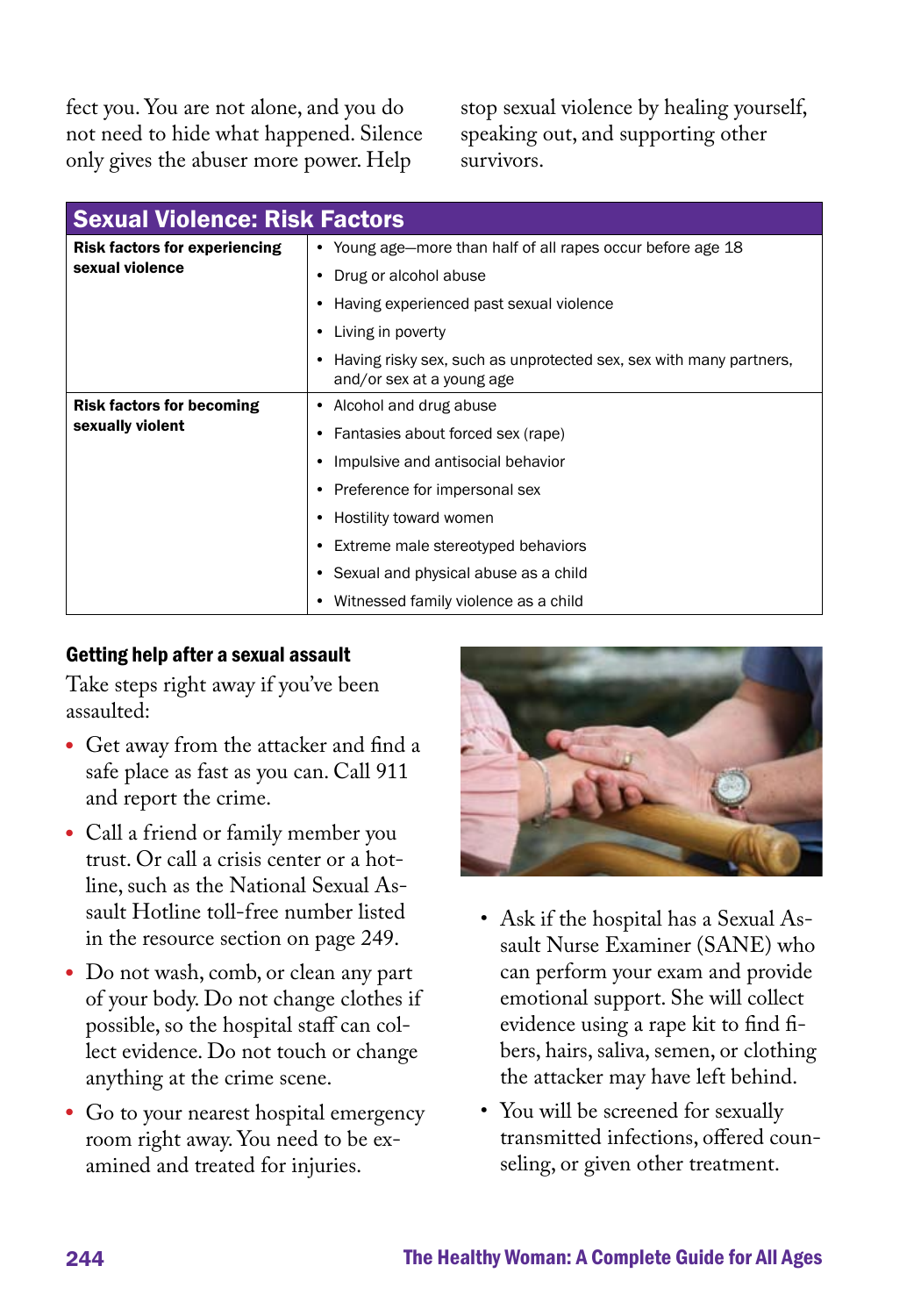- Most hospitals will offer emergency contraception pills to help prevent pregnancy. If it is not offered, you can request it.
- The hospital staff can call the police and contact a rape crisis center counselor.

# Ways to protect yourself

To reduce your risk of sexual violence:

- Trust your feelings. If you feel in danger, you probably are and need to get away.
- Notice what and who is around you. Know where you are going and stay in well-lit areas. Park your car in well-lit areas.
- After getting in your car, drive away. Do not sit in your car to look at items you bought or make phone calls.
- If you are in danger, blow a whistle, or yell "FIRE" instead of "help" or "rape."
- Never leave a social event with someone you just met or do not know well.
- Never walk or jog alone at night or in secluded areas.
- Meet new dates in public places. Be careful when meeting people from Internet dating sites. Tell a friend where you are going and who you are going out with.
- Never drink anything that has been out of your sight, or that you did not see being poured from a new bottle. Date rape drugs are odorless and tasteless.
- Avoid parties where a lot of alcohol may be served, such as frater-

nity events. Control your drinking at events.

- Keep your car and home doors locked. Lock home windows. Install home security.
- Go out in groups and have friends watch out for each other.
- Offer help to other women who may be in danger.

# Stalking

Stalking is a pattern of repeated, unwanted attention, harassment, or contact that directly or indirectly communicates a threat or scares a person.

Stalkers may:

- follow or wait for you in certain places
- appear at your home or work
- sit outside your home
- make harassing phone calls
- leave written messages or objects

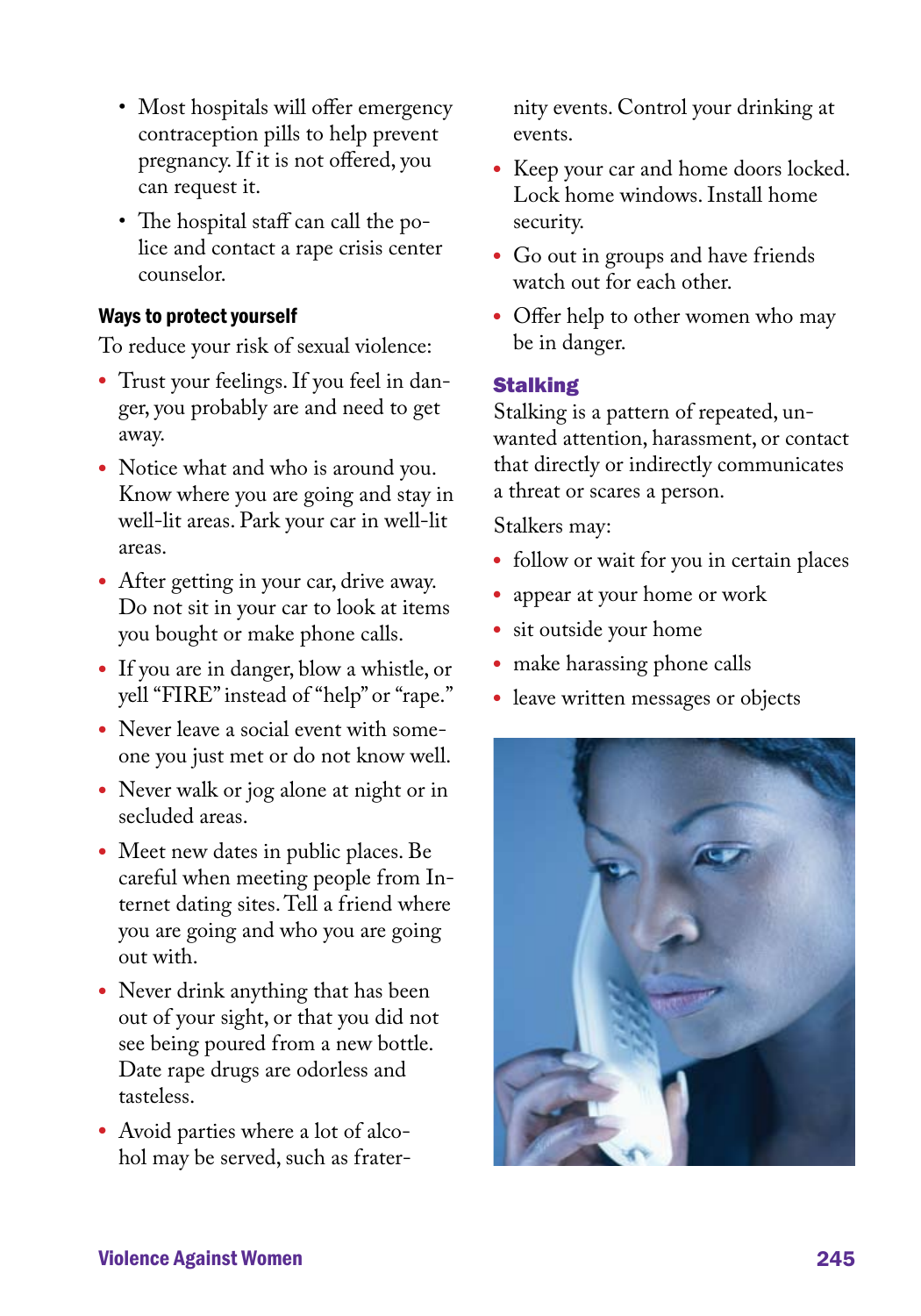# **Cyberstalking**

Cyberstalking is use of the Internet, e-mail, or other forms of online communications to stalk another person. It can include:

- harassment or threats in chat rooms
- e-mail, instant messages (IM), or text message threats and harassment
- improper messages on a message board or in a guest book
- tracing your computer and Internet use
- obscene or improper e-mail messages or photo attachments
- sending electronic viruses
- someone pretending to be you in a chat room

If you are cyberstalked:

- Log off right away and stay off-line for at least 24 hours.
- Send the person a clear, written warning to stop harassing you and to never contact you again.
- If the harassment continues, do not respond to anything the person writes. It gives them a sense of power and can increase the stalking.
- damage or steal your things
- harass you through the Internet, e-mail, or chat rooms
- use a hidden camera to watch you
- use computer software and hardware tools to track and harass you
- send gifts or love letters
- call all the time

Stalking is illegal, yet 1 in 12 women will be stalked in their lifetimes. It is a crime that can be hard to prove, harder to stop, and difficult to get others to take seriously. Yet 76 percent of women killed by their intimate partners were first stalked by them.

Most victims are stalked for about 1.8 years. These women often feel helpless, anxious, and depressed. They often have nightmares; feel out of control; have

trouble sleeping, eating, and concentrating; and live with constant fear. Stalking can also cause financial problems if fear or depression keeps a woman from going to work.

# Steps to take if you are being stalked:

- Trust your instincts. If you are, or think you may be, in danger, find a safe place to go, such as a police station, fire station, or public area.
- Plan in advance what you will do if you are in danger.
- If you cannot get out of danger, but can get to a phone, call 911.
- Get a restraining order. If the order does not stop the stalker, call a violence hotline for advice (toll-free numbers are listed in the resource section on page 249.)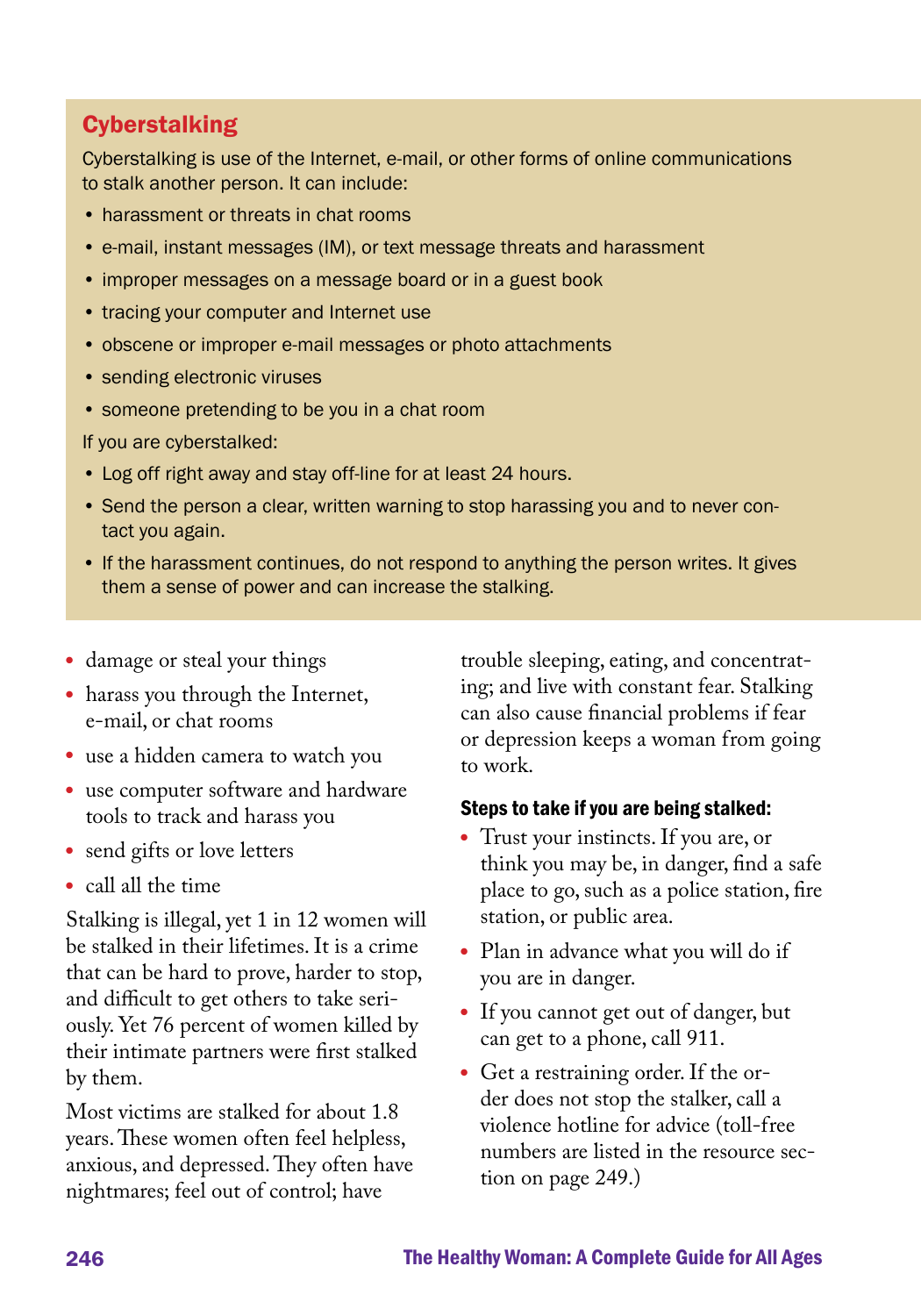- Change your online identity and all of the information in your IM or chat profile.
- Change your e-mail address and Internet service provider (ISP).
- For e-mail stalking, contact the person's ISP and file a complaint.
- Keep all e-mails or log files from the stalker for evidence.
- If you think you are in physical danger, contact the police or Federal Bureau of Investigation (FBI).

# Be safe online:

- Never post online profiles or messages with details that could be used to identify or locate you (such as age, sex, address, workplace, phone number, school, teams you play on, or places you hang out).
- Do not post photos on a site that can be accessed by the public, such as in a MySpace profile, online dating profile, chat group, or blog.
- Do not tell anyone your online ID or passwords.
- Take threats seriously. File a complaint with the police. If they cannot help, call a violence hotline for advice. Until the stalkers do something they can be arrested for, police can only talk to them.
- Collect evidence for police. Record every incident. Include the time, date, and other important information.
- Keep videotapes, audiotapes, answering machine/voicemail messages, email messages, photos of the person outside your home or workplace, property damage, and any letters or e-mail.
- Cut off all contact with the stalker.
- Carry a cell phone at all times.
- Secure your home with alarms and motion-sensitive lights.
- Keep your garage and car locked. Check around you before getting in

the car. Get a locking gas cap. Know safe locations you can drive to if being followed, and stay in the car and blow your horn to get attention when you stop.

• Get help. Tell police, your employer, and family, friends, and neighbors about the stalking.

Violence against women is a serious threat to health and well-being. Yet you can take important steps to reduce your risk of violence. If you have experienced violence, there are people who can help you heal emotionally and safely move on with your life. The first step is to ask for help. If you or someone you know is experiencing violence, contact the resources listed in "For more information" or talk with someone you trust. No one deserves to be hurt.  $\blacksquare$ 

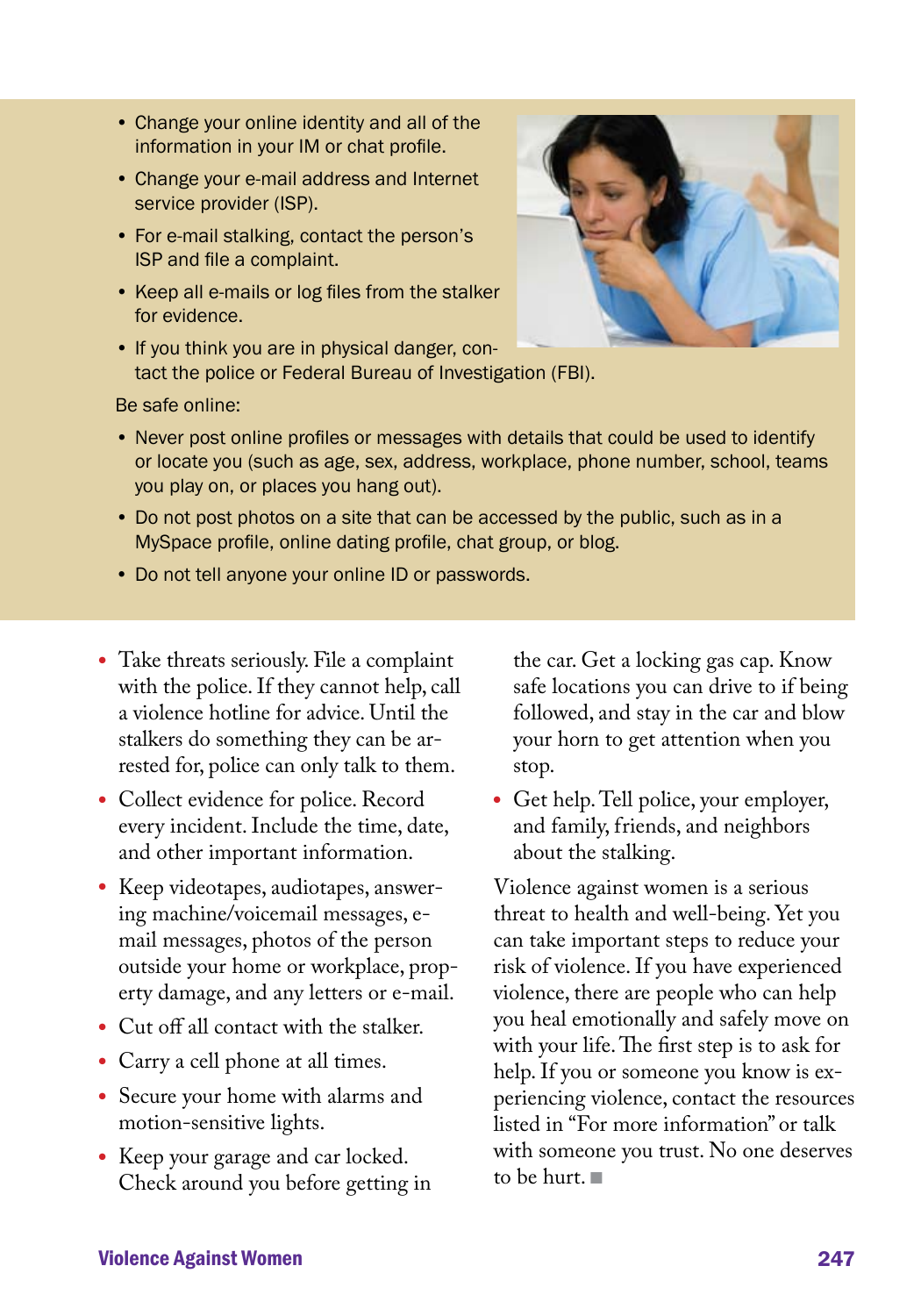# One Woman's Story

Then I started a new job in a different state, it was hard for me to meet new people and make friends. I became very lonely, so I turned to the Internet for help. I discovered that through online dating sites, I could easily find men willing to meet me and buy me drinks. I enjoyed the company and attention; each time I met a new person was exciting, and it made me feel attractive, sexy. I became addicted to that feeling. While at first I was cautious about meeting them in person, I later became less concerned about my own personal safety. I ignored the horror stories I heard about women disappearing or being murdered by someone they met on the Internet. All I wanted was that next time when I would get dressed up, go out with someone new, and feel on top of the world. I was blessedly lucky-at first.

I met Joe online (his name has been changed), and even though he lived 2 hours away, we arranged to meet at a hours away, we arranged to meet at a<br>halfway point. I missed all the warning **Don't let anything** signs from the start. He had me meet him at a gas station where we left his car and at a gas station where we left his car and **come before your** too much to drive home safely. He said too much to drive nome safely. He said<br>he would pay for a hotel and promised he **personal safety.** would not try anything sexual. I trusted him. He did not keep his promise, no matter how many times I said STOP. I should

have screamed at the top of my lungs. I should have kicked him. I should have left and never looked back. But all I kept thinking was, "This only happens to people I hear about in the news, not me. Maybe this is my fault. Did I bring this upon myself?" I should have kicked and screamed and MADE him stop. But I didn't want to make a scene. I didn't want to drive home drunk. I didn't want to strand him there with his car halfway across town. I lay there and cried. He asked what was wrong and I told him, "You RAPED me." He denied it and made me feel like an idiot. I never reported him.

The next morning I cursed myself all the way home for being so stupid. It took a lot of time and therapy to realize that, although it was stupid to put myself in such a dangerous situation, what happened to me was not my fault. Even now it's hard to believe that. The point of this story is not to scare anyone out of online dating. Years later I signed up for online dating again—my sense of personal safety and self-esteem intact—and I met the man of my dreams. The important thing to remember is this: don't let anything come before your personal safety. And don't be afraid to scream like crazy and cause a scene. You are worth it.

# Lisa

# San Diego, California